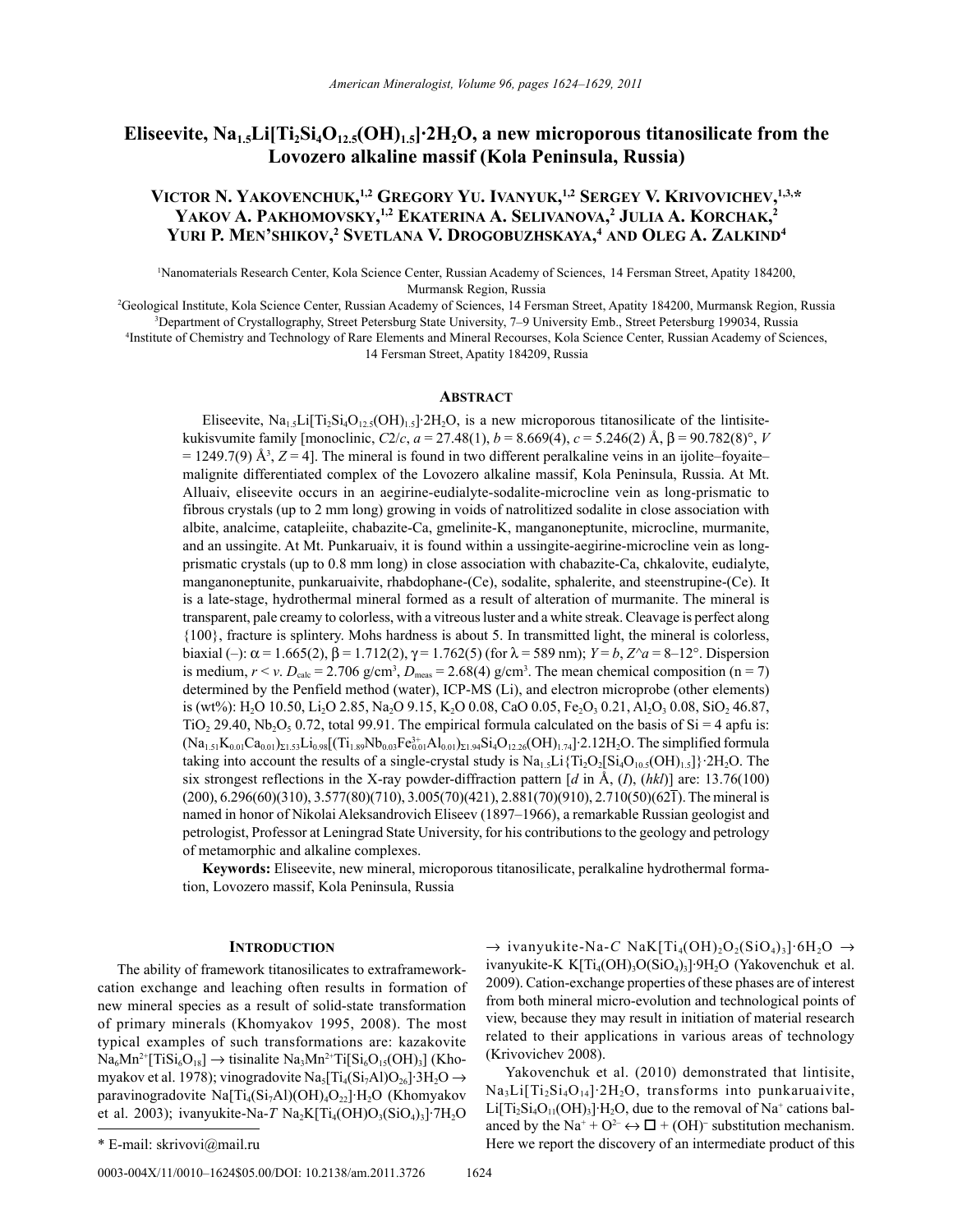transformation, which coexists with punkaruaivite without any reaction relation. Despite its intermediate character, it has its own chemical and structural stability field, which permitted us to consider it as a new mineral that was named eliseevite. The mineral name is in honor of Nikolai Aleksandrovich Eliseev (1897–1966), a remarkable Russian geologist and petrologist, Professor at Leningrad State University, in recognition of his contributions to the geology and petrology of metamorphic and alkaline complexes (Eliseev 1946, 1963; Eliseev and Nefedov 1940; Eliseev and Fedorov 1953).

The new mineral and its name were approved by the Commission on New Minerals, Classification and Nomenclature of the International Mineralogical Association (IMA 2010-031). The holotype material is deposited in the collections of the Mineralogical Museum of St. Petersburg State University (Russia) and of the Geological and Mineralogical Museum of the Geological Institute of the Kola Science Centre of the Russian Academy of Sciences (Apatity, Russia, catalog no. 6516).

## **Occurrence**

The Lovozero alkaline massif is one of the largest (about 650 km2 ) subvolcanic alkaline complexes in the world. It consists of numerous series of malignite-foyaite-foidolite layers consecutively intruded into Archean orthogneisses and Devonian volcanogenic-sedimentary rocks 360 million years ago (Kogarko et al. 1983). All of these rocks, especially malignites, usually have a characteristic trachitic texture (so-called "lujavrites"). The lower part of the layered complex (about 800 m thick) contains about 30 layers of loparite-rich ijolites and malignites, and the upper part (about 200 m thick) is enriched in eudyalite. The layered complex contains numerous conformal xenoliths of Devonian volcanic-sedimentary rocks (olivine basalts, basaltic tuffs, sandstones, and quartzites) and conformal lenses of poikilitic nepheline and sodalite-nepheline syenites, accompanied by numerous, usually also conformal pegmatite and hydrothermal veins and lenses.

Eliseevite was found in two hydrothermally altered ussingite pegmatites within the layered complex of malignites, foyaites, and foidolites with lenses of poikilitic nepheline syenites. At Mt. Alluaiv (type locality no. 1), it occurs within an aegirine-eudialyte-sodalite-microcline vein with nepheline, ussingite, murmanite, and magnesioarfvedsonite cropping out in the "Severny" loparite quarry (Yakovenchuk et al. 2010). The outer zone of the pegmatite (up to 80 cm thick) are composed of large blocks of microcline, nepheline, sodalite, and eudyalite penetrated by long-prismatic crystals of aegirine. Lamprophyllite, lorenzenite, and steenstrupine-(Ce) are present here in minor quantity.

The axial zone (up to 0.5 m thick) consists of sodalite, ussingite, eudialyte, albite, analcime, and natrolite (after ussingite, sodalite, and nepheline) with numerous inclusions of murmanite, magnesioarfvedsonite, nepheline, aegirine, lorenzenite, manganoneptunite, and chkalovite. Lomonosovite, β-lomonosovite, loparite-(Ce), epididymite, epistolite, ferronordite-(Ce), galena, keldyshite, lamprophyllite, löllingite, molybdenite, monazite- (Ce), pectolite, sphalerite, and steenstrupine-(Ce) occur as accessory minerals.

In areas of natrolitization, rock-forming minerals are altered (leached, hydrated, amorphised, replaced, etc.) giving rise to several secondary low-temperature minerals, including eliseevite. The mineral association consists of catapleiite, lovozerite, zircon, rhabdophane-(Ce), and terskite (after eudialyte); tugtupite and beryllite (after chkalovite); vinogradovite, goethite, and hemimorphite (after sphalerite); tvitusite-(Ce) (after belovite), and also hydroxycancrinite, chabazite-Ca and -K, phillipsite-Ca and -K, gmelinite-Ca and -K, and pyrite. Eliseevite is one of the latest minerals in this assemblage, forming colorless to pale creamy transparent long-prismatic crystals (up to 2 mm long) and sheaf-like aggregates (up to 5 mm long), sometimes covered by gmelinite and phillipsite, in voids within natrolitized ussingite and sodalite (Fig. 1).

At Mt. Punkaruaiv (locality no. 2), eliseevite was found in a ussingite-aegirine-microcline pegmatite lens (15 m diameter and up to 1.5 m thick) with concentric zoning (Yakovenchuk et al. 2010). The outer zone of the pegmatite (up to 30 cm thick) is composed of large tabular crystals of microcline, interstitial eudialyte, lorenzenite, aegirine, and murmanite. The intermediate zone (up to 30 cm thick) is formed by radiating aggregates of aegirine cemented by ussingite with inclusions of pseudomorphs of Mn hydroxides after crystals of pectolite–serandite and isometric crystals of manganoneptunite, belovite-(Ce), gerasimovskite, karnasurtite-(Ce), and catapleiite. Crystals of chabazite-Ca and heulandite-Ca incrust aegirine needles within large hollow spherulites.

The core (about 0.5 m thick) is composed of ussingite with relics of sodalite, segregations of murmanite and epistolite, eudialyte, chkalovite, manganoneptunite, and tainiolite, radiating aggregates of manganonordite-(Ce) and ferronordite-(Ce), grains and well-formed crystals of steenstrupine-(Ce), powder-like aggregates of rhabdophane-(Ce), grains of galena, sphalerite, and löllingite. Ussingite is partially replaced by natrolite, chkalovite is replaced by tugtupite and epididymite, galena is replaced by cerussite. Eliseevite occurs as radiated aggregates of colorless long-prismatic crystals (up to 0.5 mm long) that incrust cavities in ussingite together with punkaruaivite and gmelinite-Ca (Fig. 1).

## **PhYSical aND oPtical ProPertieS**

Eliseevite forms prismatic crystals elongated along the *c* axis and tabular on {100} with dominant {100}, {010}, and {001} forms. The *a*:*b*:*c* ratio calculated from the unit-cell parameters is 3.167:1:0.605 (calculated on the basis of X-ray powder-diffraction data). No twinning has been observed.



**FiGure 1.** Long, prismatic eliseevite crystals (1) from the aegirineeudialyte-sodalite-microcline vein in the foidolite-foyaite-malignite differentiated complex at Mt. Alluaiv, Lovozero Massif (type locality no. 1).  $2 =$  natrolite,  $3 =$  aegirine,  $4 =$  eudialyte,  $5 =$  zircon,  $6 =$  belovite-(Ce),  $7 =$  phillipsite-Ca,  $8 =$  gmelinite-K. (Color online.)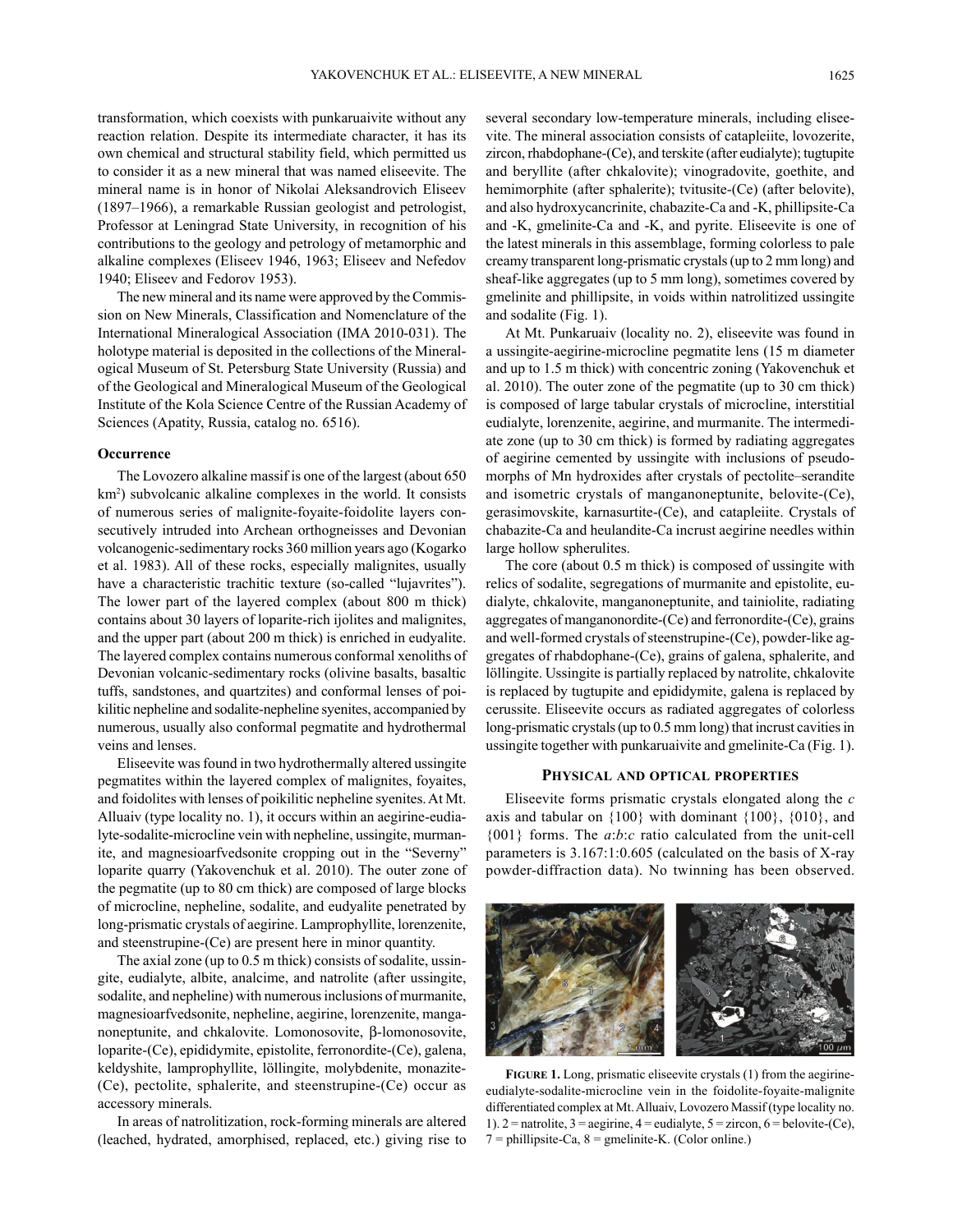Macroscopically, eliseevite is pale creamy to colorless with a vitreous luster. The mineral is translucent, with a white streak. Cleavage is perfect on {100}. Eliseevite is brittle and has a splintery fracture. The Mohs hardness is about 5. The density determined by the float and sink method in Clerici solution is  $2.68(4)$  g/cm<sup>3</sup>. This value is in a good agreement with the calculated density of 2.706  $g/cm<sup>3</sup>$ .

Eliseevite is biaxial negative; its refraction indices  $\alpha$  = 1.665(2), β = 1.712(2),  $\gamma$  = 1.762(5) (for  $\lambda$  = 589 nm); 2*V*<sub>meas</sub>  $= 85(5)$ °,  $2V_{\text{calc}} = 89.3$ °. Optical orientation is  $Y = b$ ,  $Z\hat{a} =$ 8–12°. In transmitted light, the mineral is colorless, with a medium dispersion, *r* < *v*. A Gladstone-Dale calculation provides a compatibility index of 0.051, which is regarded as good (Mandarino 1981).

## **chemical comPoSitioN**

The chemical composition of eliseevite has been studied by wavelength-dispersive spectrometry using a Cameca MS-46 electron microprobe (Geological Institute, Kola Science Centre of the Russian Academy of Sciences, Apatity) operating at 20 kV, 20–30 nA and 5 µm beam diameter. The following standards were used: lorenzenite (Na, Ti), pyrope (Al), diopside (Si, Ca), wadeite (K), hematite (Fe), and metallic niobium (Nb). Lithium content was determined using a Perkin Elmer ELAN 9000 DRC-e mass spectrometer equipped with an UP-266 MACRO laser probe (Institute of Chemistry and Technology of Rare Elements and Mineral Resources, Kola Science Center, Russian Academy of Sciences); NIST 612, punkaruaivite, and lintisite were used as standards. H<sub>2</sub>O content was determined by the Penfield method for purified material from the type locality no. 1. Table 1 provides mean analytical results for three eliseevite crystals (where each analysis is the average of 6–10 point measurements). For comparison, we have given also composition of lintisite from the Sirenevaya vein at Mt. Alluaiv and punkaruaivite from the locality no. 2 at Mt. Punkaruaiv.

By analogy with the other minerals of the lintisitekukisvumite family, the formula of eliseevite is calculated on the basis of Si = 4 as  $(Na_{1.51}K_{0.01}Ca_{0.01})_{\Sigma1.53}Li_{0.98}[(Ti_{1.89}Nb_{0.03}]$  $Fe_{0.01}^{3+}Al_{0.01}$ <sub> $\Sigma1.94$ </sub> $Si_4O_{12.29}$  (OH)<sub>1.71</sub>]⋅2.14H<sub>2</sub>O. The simplified formula of eliseevite can be written as  $Na<sub>1.5</sub>Li[Ti<sub>2</sub>Si<sub>4</sub>O<sub>12.5</sub>$  $(OH)_{1.5}$ ]∙2H<sub>2</sub>O. The empirical formulas of lintisite and punkaruaivite are  ${\rm Na}_{2.95} {\rm Li}_{0.98}$ [(Ti<sub>1.89</sub>Nb<sub>0.05</sub>Fe<sup>3+</sup><sub>0.02</sub>)<sub>Σ1.96</sub>Si<sub>4</sub>O<sub>13.80</sub>  $(OH)_{0.20}$ ]∙1.89H<sub>2</sub>O and  $(Na_{0.04}K_{0.01})_{\Sigma 0.05}Li_{1.01}[(Ti_{1.90}Nb_{0.04}$  $Mn_{0.02}Fe_{0.01}^{3+}$  $\Sigma_{1.97}Si_4O_{10.96}(OH)_{3.04}$  $\cdot$  1.21H<sub>2</sub>O, respectively. Thus, eliseevite is compositionally intermediate between lintisite and punkaruaivite, the transition being described by the  $Na<sup>+</sup>$ +  $O^2$   $\leftrightarrow$   $\Box$  + (OH)<sup>-</sup> substitution mechanism: Na<sub>3</sub>LiTi<sub>2</sub>Si<sub>4</sub>O<sub>14</sub>⋅2H<sub>2</sub>O  $\rightarrow$  Na<sub>1.5</sub>LiTi<sub>2</sub>Si<sub>4</sub>O<sub>12.5</sub>(OH)<sub>1.5</sub>⋅2H<sub>2</sub>O  $\rightarrow$  LiTi<sub>2</sub>Si<sub>4</sub>O<sub>11</sub>(OH)<sub>3</sub>⋅H<sub>2</sub>O.

## **crYStal Structure**

## **Experimental methods**

The crystal of eliseevite selected for data collection was mounted on a STOE IPDS II Image-Plate based X-ray diffractometer operated at 50 kV and 40 mA. More than a hemisphere of three-dimensional data was collected using monochromatic Mo*K*α X-radiation, with frame widths of 2° in ω, and with a 180 s count for each frame. The unit-cell parameters (Table 2) were refined using least-squares techniques on the basis of 3422 reflections. The intensity data were integrated and corrected for Lorentz, polarization, and background effects using the STOE

**Table 1.** Chemical composition of eliseevite, lintisite, and punkaruaivite

|                                | Eliseevite (locality no. 1) |               |           | Lintisite     | Punkaruaivite |
|--------------------------------|-----------------------------|---------------|-----------|---------------|---------------|
|                                | Average                     | Range         | Standard  | Khomyakov     | Yakovenchuk   |
|                                |                             |               | deviation | et al. (1990) | et al. (2010) |
| H <sub>2</sub> O wt%           | 10.50                       |               |           | 6.55          | 10.50         |
| Li <sub>2</sub> O              | 2.85                        |               |           | 2.68          | 3.22          |
| Na <sub>2</sub> O              | 9.15                        | $8.66 - 9.51$ | 0.44      | 16.72         | 0.29          |
| $K_2O$                         | 0.08                        | $0.00 - 0.23$ | 0.13      | 0.03          | 0.14          |
| CaO                            | 0.05                        | $0.00 - 0.14$ | 0.08      | 0.00          | 0.01          |
| MnO                            | 0.21                        | $0.18 - 0.26$ | 0.04      | 0.05          | 0.31          |
| FeO                            | 0.08                        | $0.00 - 0.24$ | 0.14      | 0.28          | 0.21          |
| $Al_2O_3$                      | 46.87                       | 46.81-46.94   | 0.14      | 0.00          | 0.05          |
| SiO <sub>2</sub>               | 29.40                       | 28.71-29.98   | 0.64      | 44.03         | 51.35         |
| TiO <sub>2</sub>               | 0.72                        | $0.40 - 0.95$ | 0.28      | 27.68         | 32.50         |
| Nb <sub>2</sub> O <sub>5</sub> | 9.15                        | $8.66 - 9.51$ | 0.44      | 1.10          | 1.06          |
| Total                          | 99.93                       |               |           | 99.12         | 99.64         |
| Na apfu                        | 1.51                        |               |           | 2.95          | 0.04          |
| Κ                              | 0.01                        |               |           |               | 0.01          |
| Ca                             | 0.01                        |               |           |               |               |
| Li                             | 0.98                        |               |           | 0.98          | 1.01          |
| Ti                             | 1.89                        |               |           | 1.89          | 1.90          |
| Nb                             | 0.03                        |               |           | 0.05          | 0.04          |
| $Fe3+$                         | 0.01                        |               |           | 0.02          | 0.01          |
| Mn                             |                             |               |           |               | 0.02          |
| Al                             | 0.01                        |               |           |               |               |
| Si                             | 4.00                        |               |           | 4.00          | 4.00          |
| н                              | 5.99                        |               |           | 3.98          | 5.47          |
| O                              | 16.14                       |               |           | 15.89         | 15.20         |

program X-Area. The structure was solved by direct methods and refined to *R*<sup>1</sup> = 0.058. The SHELXL program package was used for all structural calculations (Sheldrick 1997). The final model included all atomic positional parameters, anisotropic-displacement parameters for all atoms and a refinable weighting scheme of the structure factors. The final atomic coordinates and anisotropicdisplacement parameters are given in Table 3, and selected interatomic distances in Table 4. The list of observed and calculated structure factors can be provided by the authors upon request.

#### **reSultS**

The structure of eliseevite is similar to those of vinogradovite (Rastsvetaeva and Andrianov 1984; Kalsbeek and Rønsbo 1992), lintisite (Merlino et al. 1990), kukisvumite (Merlino et al. 2000), and punkaruaivite (Yakovenchuk et al. 2010). It is based upon a 3D framework consisting of parallel chains of corner-

| <b>TABLE 2.</b> Crystallographic data and refine-<br>ment parameters for eliseevite |                                |  |  |  |
|-------------------------------------------------------------------------------------|--------------------------------|--|--|--|
| a (Å)                                                                               | 27.483(12)                     |  |  |  |
| b (Å)                                                                               | 8.669(4)                       |  |  |  |
| c (Å)                                                                               | 5.246(2)                       |  |  |  |
| β (°)                                                                               | 90.782(8)                      |  |  |  |
| V (Å <sup>3</sup> )                                                                 | 1249.7(9)                      |  |  |  |
| Space group                                                                         | C <sub>2/c</sub>               |  |  |  |
| Ζ                                                                                   | 4                              |  |  |  |
| $D_{calc}$ (g/cm <sup>3</sup> )                                                     | 2.706                          |  |  |  |
| $\mu$ (mm <sup>-1</sup> )                                                           | 1.81                           |  |  |  |
| $F_{\alpha\alpha}$                                                                  | 1004                           |  |  |  |
| Crystal size (mm)                                                                   | $0.26 \times 0.12 \times 0.04$ |  |  |  |
| Radiation                                                                           | МοΚα                           |  |  |  |
| $h_{\min}$ , $h_{\max}$                                                             | $-34, 35$                      |  |  |  |
| $k_{\rm min}$ , $k_{\rm max}$                                                       | $-11,8$                        |  |  |  |
| $I_{\min}, I_{\max}$                                                                | $-6, 6$                        |  |  |  |
| $2\theta_{\min}$ , $2\theta_{\max}$                                                 | 2.46, 27.74                    |  |  |  |
| Total ref                                                                           | 3358                           |  |  |  |
| Unique ref.                                                                         | 1343                           |  |  |  |
| Unique $ F_{\rm o}  \geq 4\sigma_{\rm F}$                                           | 959                            |  |  |  |
| $R_{1}$                                                                             | 0.058                          |  |  |  |
| wR,                                                                                 | 0.164                          |  |  |  |
| ς                                                                                   | 1.027                          |  |  |  |
| $\rho_{\text{min}}$ , $\rho_{\text{max}}$ , $e \cdot \mathring{\mathsf{A}}^{-3}$    | –0.697, 1.202                  |  |  |  |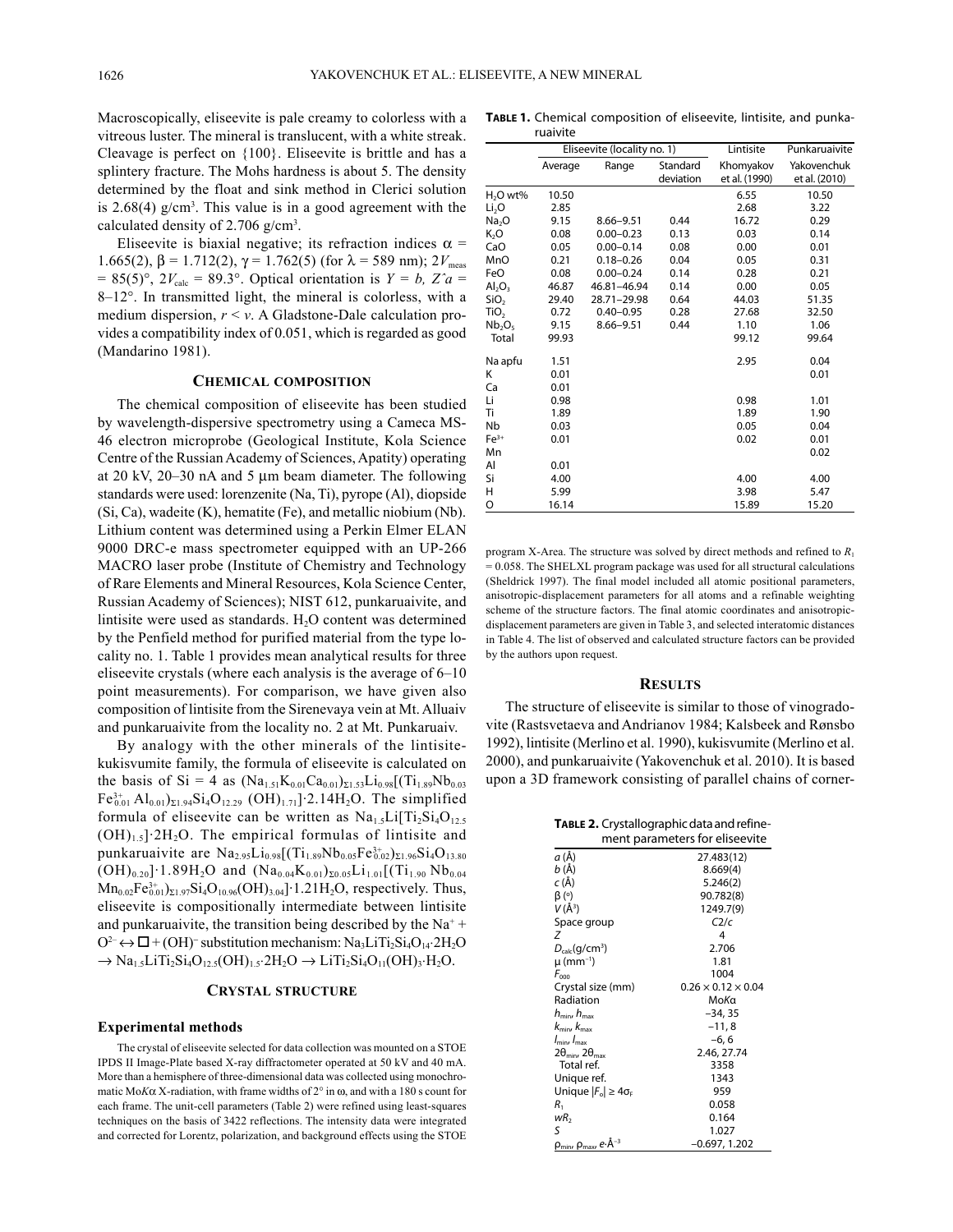sharing  $SiO<sub>4</sub>$  tetrahedra and chains of edge-sharing  $TiO<sub>6</sub>$  octahedra (Fig. 2a). From the structural point of view, eliseevite is an intermediate phase between lintisite, Na<sub>3</sub>LiTi<sub>2</sub>O<sub>2</sub>[Si<sub>4</sub>O<sub>12</sub>] ⋅2H<sub>2</sub>O, and punkaruaivite,  $LiTi<sub>2</sub>(OH)<sub>2</sub>[Si<sub>4</sub>O<sub>11</sub>(OH)]·H<sub>2</sub>O$ . Transition from lintisite to punkaruaivite is associated with leaching of Na: eliseevite has only one Na site compared to two sites in lintisite. The Na1 site is 75% occupied, whereas the corresponding sites in punkaruaivite are empty.

The most unexpected feature of the structure of eliseevite is the location of Li in an octahedral instead of a tetrahedral site (as in lintisite and punkaruavite). The  $LiO<sub>6</sub>$  octahedron is strongly distorted with two short  $(1.81 \text{ Å})$  and four long  $(2.56-2.61 \text{ Å})$ Li+-O bonds. Thus, Li occupies the site equivalent to the Na2 site in lintisite. Bond-valence analysis calculated using bondvalence parameters taken from Brown and Altermatt (1985) provides bond-valence sums of 4.21, 4.02, 4.09, 0.86, and 1.20 valence units (v.u.) for the Ti, Si1, Si2, Li, and Na sites, respec-

**TABLE 3.** Atomic coordinates, displacement parameters (Å<sup>2</sup>), and siteoccupancy factors (SOFs) for eliseevite

| Atom            | x                                                       | у          | z            | $U_{\rm iso}$ | SOF                                  |                           |  |  |
|-----------------|---------------------------------------------------------|------------|--------------|---------------|--------------------------------------|---------------------------|--|--|
| Ti              | 0.1641(1)                                               | 0.4057(1)  | 0.1256(2)    | 0.0140(4)     | 1                                    |                           |  |  |
| Si1             | 0.2659(1)                                               | 0.5897(2)  | 0.2901(3)    | 0.0124(4)     | 1                                    |                           |  |  |
| Si <sub>2</sub> | 0.0910(1)                                               | 0.0990(2)  | 0.0307(4)    | 0.0259(5)     | 1                                    |                           |  |  |
| Na              | 0.1655(1)                                               | 0.1972(4)  | $-0.3797(6)$ | 0.0252(8)     | 0.75                                 |                           |  |  |
| O1              | 0.2070(1)                                               | 0.5773(4)  | 0.2890(8)    | 0.0148(9)     | 1                                    |                           |  |  |
| O <sub>2</sub>  | 0.2873(1)                                               | 0.7602(4)  | 0.2663(8)    | 0.0170(9)     | 1                                    |                           |  |  |
| O <sub>3</sub>  | 0.1049(2)                                               | 0.218(7)   | 0.3022(12)   | 0.048(2)      | 1                                    |                           |  |  |
| O <sub>4</sub>  | 0.1331(1)                                               | 0.4340(5)  | 0.4235(8)    | 0.0165(9)     | 1                                    |                           |  |  |
| O5              | 0.2873(1)                                               | 0.4920(5)  | 0.0490(7)    | 0.0148(9)     | 1                                    |                           |  |  |
| O <sub>6</sub>  | 0.1219(2)                                               | 0.2514(5)  | $-0.0083(8)$ | 0.021(1)      | 1                                    |                           |  |  |
| OH7*            | 0.0329(2)                                               | 0.1310(7)  | 0.0142(11)   | 0.041(1)      | 1                                    |                           |  |  |
|                 | $H2$ O8 -0.0376(4)                                      | 0.3854(12) | $-0.049(3)$  | 0.144(6)      | 1                                    |                           |  |  |
| Li              | 0                                                       | 0.3675(14) | 1/4          | 0.009(3)      | 1                                    |                           |  |  |
| Atom            | $U_{11}$                                                | $U_{22}$   | $U_{33}$     | $U_{23}$      | $U_{13}$                             | $U_{12}$                  |  |  |
| Ti              | 0.0177(6)                                               | 0.0129(6)  | 0.0113(6)    | 0.0007(4)     | $-0.0001(4)$                         | 0.0002(4)                 |  |  |
| Si1             | 0.0172(9)                                               | 0.0114(8)  | 0.0087(8)    | $-0.0001(6)$  | $-0.0003(6)$                         | 0.0001(6)                 |  |  |
| Si <sub>2</sub> | 0.0234(10)                                              | 0.0197(10) | 0.0347(12)   | 0.0006(8)     | $-0.0006(8)$                         | $-0.0012(7)$              |  |  |
| Na              | 0.034(2)                                                | 0.0204(17) | 0.0211(17)   | $-0.0032(14)$ | 0.0062(15)                           | 0.0038(15)                |  |  |
| O1              | 0.020(2)                                                | 0.015(2)   | 0.0096(19)   |               | $0.0002(15) -0.0004(16) -0.0013(16)$ |                           |  |  |
| O <sub>2</sub>  | 0.024(2)                                                | 0.014(2)   | 0.013(2)     | $-0.0011(17)$ |                                      | $-0.0039(17) -0.0029(17)$ |  |  |
| O <sub>3</sub>  | 0.036(3)                                                | 0.044(3)   | 0.065(4)     | 0.034(3)      | $-0.007(3)$                          | 0.001(3)                  |  |  |
| O <sub>4</sub>  | 0.019(2)                                                | 0.020(2)   | 0.010(2)     | $-0.0019(16)$ |                                      | $0.0024(16) -0.0022(17)$  |  |  |
| O <sub>5</sub>  | 0.016(2)                                                | 0.019(2)   | 0.0096(19)   | $-0.0035(17)$ |                                      | $0.0005(15) -0.0012(17)$  |  |  |
| O <sub>6</sub>  | 0.030(2)                                                | 0.019(2)   | 0.015(2)     | $-0.0012(17)$ |                                      | $0.0008(18) -0.0055(18)$  |  |  |
| OH <sub>7</sub> | 0.028(3)                                                | 0.055(3)   | 0.041(3)     | 0.010(3)      | 0.000(3)                             | 0.013(2)                  |  |  |
| $H2$ O8         | 0.106(7)                                                | 0.105(8)   | 0.222(15)    | $-0.045(8)$   | 0.105(9)                             | $-0.027(6)$               |  |  |
| Li              | 0.002(6)                                                | 0.007(6)   | 0.019(7)     | 0             | 0.005(5)                             | 0                         |  |  |
|                 | * The occupancy of this site is $(OH)_{0.75}O_{0.25}$ . |            |              |               |                                      |                           |  |  |

**Table 4.** Selected bond lengths (Å) in the structure of eliseevite

| Ti-04         | 1.806(4) | Na-06                | 2.348(5)     |  |
|---------------|----------|----------------------|--------------|--|
| Ti-06         | 1.898(4) | Na-O5                | 2.382(5)     |  |
| $Ti-O2$       | 1.917(4) | Na-01                | 2.425(5)     |  |
| <b>Ti-04</b>  | 1.938(4) | $Na-O4$              | 2.458(5)     |  |
| $Ti-O1$       | 2.077(4) | Na-O2                | 2.483(5)     |  |
| Ti-01         | 2.142(4) | Na-O5                | 2.707(5)     |  |
| $<$ Ti-O $>$  | 1.963    | $Na-O3$              | 2.708(7)     |  |
|               |          | $Na-O3$              | 2.792(7)     |  |
| $Si1-O2$      | 1.597(4) | <na-o></na-o>        | 2.538        |  |
| Si1-01        | 1.620(4) |                      |              |  |
| Si1-05        | 1.634(4) | $Li-H2OB$            | $1.87(2)$ 2x |  |
| Si1-O5        | 1.638(4) | Li-OH7               | 2.56(1) 2x   |  |
| $<$ Si1-O $>$ | 1.622    | Li-H <sub>2</sub> O8 | 2.61(1) 2x   |  |
|               |          | $<$ Li-O $>$         | 2.35         |  |
| Si2-O6        | 1.587(5) |                      |              |  |
| $Si2-O3$      | 1.614(6) |                      |              |  |
| Si2-OH7       | 1.622(5) |                      |              |  |
| Si2-O3        | 1.641(6) |                      |              |  |
| $<$ Si2-O $>$ | 1.616    |                      |              |  |



**FiGure 2.** The crystal structure of eliseevite (**a**) and the approximate scheme of hydrogen bonding inferred from the O…O distances (**b**) O…O contacts less than 3 Å are shown as thin lines).

tively. The bond-valence sum for the Na site is higher than the expected value (1); however, this site is only partially occupied and the bond-valence calculations are not really applicable to the disordered sites. The bond-valence sums for the O1, O3, O4, O5, and O6 sites are in the range from 1.91 to 2.24 v.u. The H2O8 site receives 0.39 v.u. and can be unambigously assigned to the water molecule. The bond-valence sum incident upon the OH7 site is 1.06 v.u. that is characteristic for a hydroxyl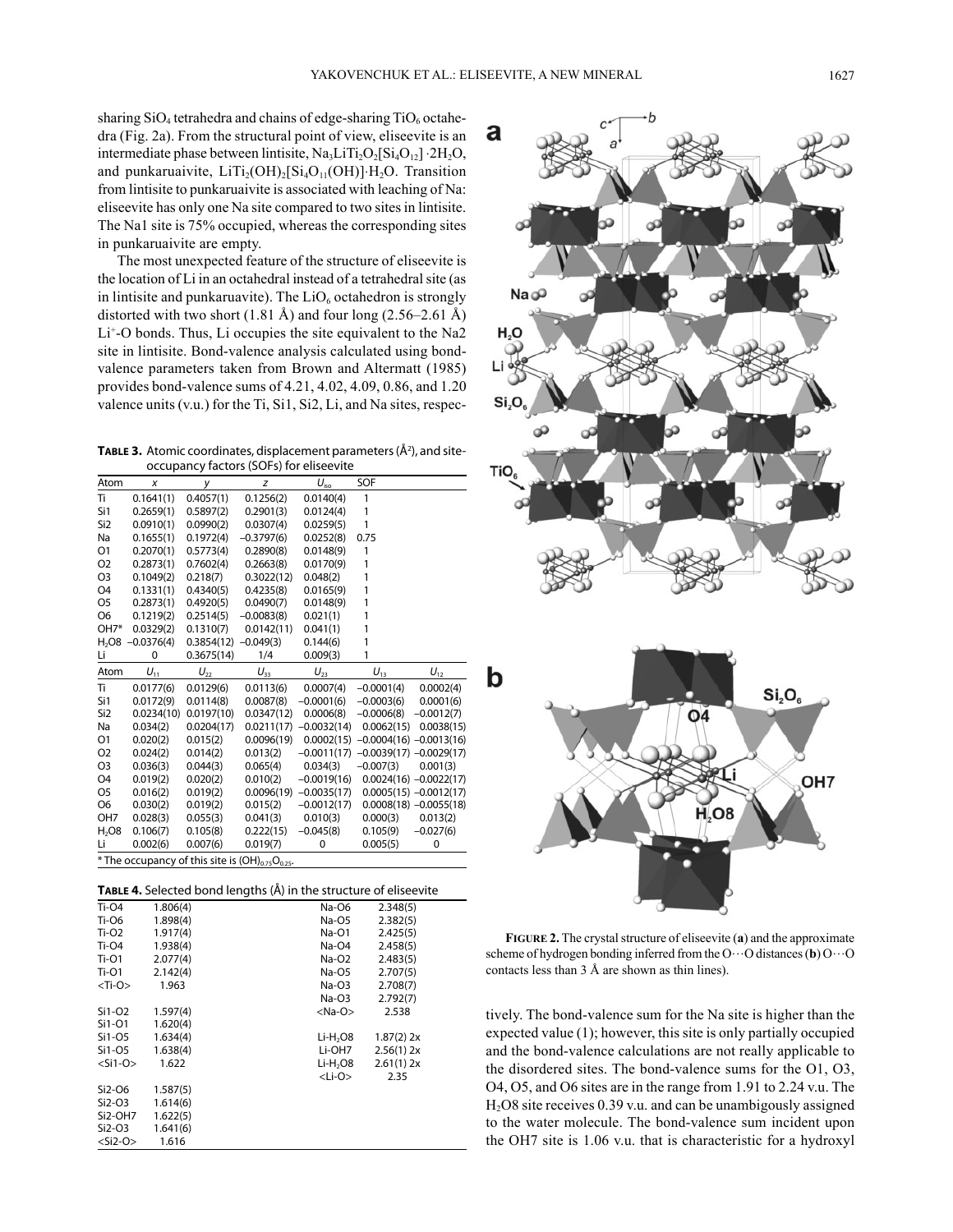group. This site is a non-shared corner of the  $Si2O_4$  tetrahedron and has a Si2-OH7 bond length of 1.622 Å. This bond length is typical for a silanol group (Nyfeler and Armbruster 1998). However, to achieve an electroneutrality of the whole structure, the OH7 site has been assigned the  $(OH)_{0.75}O_{0.25}$  occupancy. The incorporation of  $O^{2-}$  anion into this site is most likely associated with distortion of the  $LiO<sub>6</sub>$  octahedron and probable formation of moderate hydrogen bonds to adjacent OH7 and  $H<sub>2</sub>O8$  sites located in the average structure at 2.905 and 2.951 Å, respectively.

Although we were unable to locate hydrogen positions, the hydrogen bonding scheme can be inferred from the analysis of the O…O distances. The H<sub>2</sub>O8 site has the closest O…O contact at 2.748 Å to the O4 atom belonging to the  $TiO<sub>6</sub>$  octahedra (Fig. 2b). The OH7 site bonded to the Si atom of the silicate chain anion has the closest  $O \cdots O$  contact at 2.904 Å to the OH7 site from the adjacent silicate chain. It seems possible that the protons,  $H^*$ , approximately occupies the same position as  $Li^+$  in lintisite,  $Zn^{2+}$  in kukisvumite, and  $Mn^{2+}$  in manganokukisvumite, providing additional bonding between the adjacent titanosilicate two-dimensional blocks.

**Table 5.**X-ray powder diffraction data for eliseevite from locality no. 1\*

|     | $d_{\rm obs}$ , $\rm \AA$ | $d_{\text{calc}}$ Å | h k l                         |     | $d_{\text{obs}}$ , A | $d_{calc}$ A | k l<br>h             |
|-----|---------------------------|---------------------|-------------------------------|-----|----------------------|--------------|----------------------|
| 100 | 13.76                     | 13.734              | 200                           |     | 2.461                | 2.462        | 0 <sub>2</sub><br>4  |
| 20  | 6.875                     | 6.867               | 400                           |     |                      | 2.126        | 1 <sub>2</sub><br>7  |
| 60  | 6.296                     | 6.296               | 3 1 0                         | 40w | 2.123                | 2.122        | 31<br>7              |
| 40  | 4.642                     | 4.641               | 5 1 0                         |     |                      | 2.115        | 10 2 1               |
| 40  | 4.334                     | 4.335               | 020                           | 10  | 1.904                | 1.905        | 1331                 |
| 80  | 3.577                     | 3.575               | 7 1 0                         | 30  | 1.792                | 1.792        | 1510                 |
| 70  | 3.005                     | 2.998               | 4 2 1                         | 40  | 1.716                | 1.717        | 1600                 |
| 70  | 2.881                     | 2.879               | 9<br>$\mathbf{1}$<br>$\Omega$ | 10  | 1.662                | 1.661        | 4 2<br>$\mathcal{P}$ |
| 50  | 2.710                     | 2.709               | 6 2 1                         | 30  | 1.623                | 1.623        | 23<br>0              |
| 10  | 2.583                     | 2.584               | 202                           | 20  | 1.586                | 1.586        | 50<br>7              |
| 30  | 2.521                     | 2.520               | 3 1<br>1                      |     |                      |              |                      |

\* The standard deviation in *d*obs is expected to be in the order of magnitude of the last reported figure.

Thus, the structural formula of eliseevite can be written as  $Na<sub>1.5</sub>Li{Ti<sub>2</sub>O<sub>2</sub>[Si<sub>4</sub>O<sub>10.5</sub>(OH)<sub>1.5</sub>]}⋅2H<sub>2</sub>O$ , which is in agreement with the results of chemical analysis.

## **X‑ray powder diffraction**

The powder X-ray diffraction pattern of eliseevite from type locality no. 1 was obtained by means of a URS-1 instrument operated at 40 kV and 30 mA with a Debye-Scherrer 114.7 mm in diameter camera and Fe*K*α-radiation (Table 5). Unit-cell parameters determined from powder pattern are in agreement with those obtained from the single-crystal investigation:  $a = 27.46(4)$  $\mathring{A}, b = 8.67(1) \mathring{A}, c = 5.252(9) \mathring{A}, \beta = 90.6(4)^\circ, V = 1251.1(8) \mathring{A}^3$ .

# **Infrared spectroscopy**

The infrared-absorption spectra of purified material of eliseevite, lintisite, and punkaruaivite were obtained using a Nicolet 6700 FTIR spectrometer and a press pellet of KBr at the Institute of Chemistry and Technology of Rare Elements and Mineral Resources (Kola Science Center, Russian Academy of Sciences). All three spectra are similar (Fig. 3), but the spectrum of eliseevite is much simpler and has much weaker bands of the Si-O stretching vibration at 930–1130 cm<sup>-1</sup>. The strong bands at 400–500 cm–1 are probably caused by the Ti-O bending vibration. The O-H stretching vibrations of the H<sub>2</sub>O molecules cause the intense broad band at 3430 cm–1 and the doublet at 2850–2920 cm–1, of medium intensity. Medium strong band at 1630 cm–1 corresponds to the bending vibration of  $H_2O$  molecules.

# **DiScuSSioN**

A comparison of eliseevite, punkaruaivite, lintisite, kukisvumite, and manganokukisvumite (Table 6) permits us to consider these minerals as members of a separate mineral group, where the different mineral species are derived from the following three substitution schemes (Yakovenchuk et al. 2010):

**Table 6.** Comparison of eliseevite, punkaruaivite, lintisite, kukisvumite, and mangano-kukisvumite

| Mineral            | Eliseevite                                                                                           | Lintisite*                       | Punkaruaivite <sup>+</sup>                            | Kukisvumite‡                            | Mangano-kukisvumite§            |
|--------------------|------------------------------------------------------------------------------------------------------|----------------------------------|-------------------------------------------------------|-----------------------------------------|---------------------------------|
|                    | $\text{Na}_{1.5}\text{Li}Ti_2\text{[Si}_4\text{O}_{12.5}\text{(OH)}_{1.5}\text{]}$ 2H <sub>2</sub> O | $Na3LiTi2[Si4O14]·2H2O$          | $LiTi2[Si4O11(OH)3]·H2O$                              | $Na3Zn0.5Ti2[Si4O14]$ 2H <sub>2</sub> O | $Na3Mn0.5Ti2[Si4O14]\cdot 2H2O$ |
| Crystal system     | monoclinic                                                                                           | monoclinic                       | monoclinic                                            | orthorhombic                            | orthorhombic                    |
| Space group        | C2/c                                                                                                 | C2/c                             | C2/c                                                  | Pccn                                    | Pccn                            |
| a(A)               | 27.47                                                                                                | 28.58                            | 26.68                                                 | 28.89                                   | 29.05                           |
| $b(\AA)$           | 8.67                                                                                                 | 8.60                             | 8.75                                                  | 8.60                                    | 8.61                            |
| c (Å)              | 5.25                                                                                                 | 5.22                             | 5.24                                                  | 5.22                                    | 5.22                            |
| $\beta$ (°)        | 90.6                                                                                                 | 91.0                             | 91.2                                                  | 90.0                                    | 90.0                            |
| Ζ                  |                                                                                                      |                                  |                                                       | 4                                       |                                 |
| Strongest lines in | 13.76(100), 6.296 (60),                                                                              | 14.29 (100), 6.39 (50),          | 13.3 (100), 6.23 (80),                                | 14.49 (90), 6.42 (60),                  | 14.47(100), 6.43 (20),          |
| powder pattern     | 3.577 (80), 3.005 (70),                                                                              | 4.77 (50), 3.69 (50),            | 4.38 (60), 3.50 (80),                                 | 4.815 (80), 4.302 (47),                 | 4.83 (10), 3.743 (10),          |
|                    | 2.881 (70), 2.710 (50)                                                                               | 2.744 (50), 2.709 (50)           | 3.01 (70), 2.81 (70)                                  | 3.722 (65), 3.009 (100)                 | 3.025 (40), 2.881 (20)          |
| Density $(q/cm3)$  | 2.68                                                                                                 | 2.77                             | 2.60                                                  | 2.90                                    | 2.86                            |
| Mohs hardness      | 5                                                                                                    | $5 - 6$                          | $4 - 5$                                               | $5.5 - 6$                               | $5.5 - 6$                       |
| Color              | pale creamy to colorless                                                                             | white                            | yellowish brown                                       | white                                   | colorless                       |
| Opt. character     | biaxial $(-)$                                                                                        | biaxial $(-)$                    | biaxial $(-)$                                         | biaxial $(-)$                           | biaxial $(-)$                   |
| α                  | 1.665                                                                                                | 1.672                            | 1.658                                                 | 1.676                                   | 1.657                           |
| β                  | 1.712                                                                                                | 1.739                            | 1.696                                                 | 1.746                                   | 1.744                           |
|                    | 1.762                                                                                                | 1.803                            | 1.726                                                 | 1.795                                   | 1.792                           |
| 2V(°)              | 85                                                                                                   | 85                               | 85                                                    | 77                                      | 70                              |
| Orientation        | $Y = b$ , $Z \wedge a = 8 - 12^{\circ}$                                                              | $Y = b$                          | $X = b$ , $Z \wedge a = 12^{\circ}$                   | $X = c, Z = a$                          | $X = a, Y = b, Z = c$           |
| Dispersion         | $r < v$ , medium                                                                                     | $r < v$ , strong                 | None observed                                         | None observed                           | None observed                   |
| Pleochroism        | None observed                                                                                        | None observed                    | $X =$ brownish-yellow, $Y =$ light<br>brownish-yellow | None observed                           | None observed                   |
| Habit              | Elongated (on c)                                                                                     | Elongated (on c)                 | Elongated (on c) tabular                              | Elongated (on $c$ ) s                   | Elongated (on c)                |
|                    | tabular (on a) crystals                                                                              | tabular (on a) crystals          | (on $a$ ) crystals                                    | tabular (on a) crystal                  | tabular (on a) crystals         |
| Cleavage           | {100} perfect                                                                                        | ${100}$ perfect, ${010}$ average | ${100}$ perfect                                       | ${100}$ perfect                         | None observed                   |

‡ Yakovenchuk et al. (1991).

|| Gault et al. (2004).